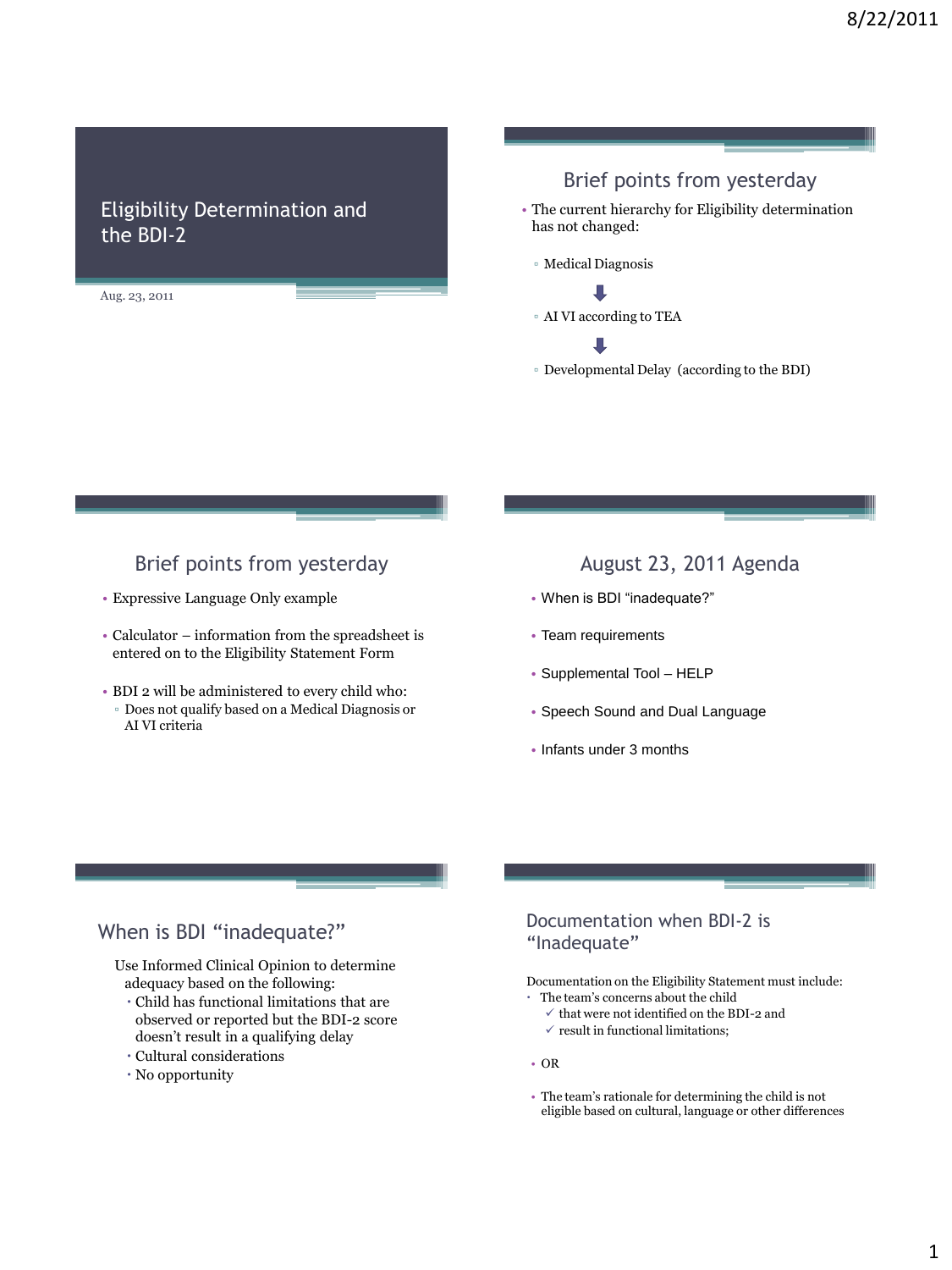#### BDI-2 Items sensitive to cultural differences and/or lack of opportunity:

Not an exhaustive list, staff with knowledge of other cultures may be able to identify others.

#### • SC 13 Use of spoon • SC 15 Cup drinking

- SC 16 Use of spoon or fork
- SC 22 Asks for food SC 25 Drink from a tap
- 
- AI 5 Explores adult features AI 15 Greets adults
- 
- AI 17 Helps with household tasks RA Names colors
- RA 10 Sources of Actions FM 19 Fastens clothing

# Eligibility Statement Page Two

- Used only to document a QUALITATIVE determination of delay for children 3 months of age and older.
- Evaluate child using HELP strands related to area of concern
- Average the AE of applicable strands to determine Domain age equivalent
- Must show 25% delay (33% for Expressive Language only, i.e., intelligibility of speech)

Team Requirements for Qualitative Determination of Delay

- A LPHA must participate in any qualitative determination of delay
- The LPHA must have expertise in the child's area of concern.

## 6 Months Re-Evaluation

- Each child who has a qualitative determination MUST be re-evaluated by 6 months using the BDI-2
- Must meet continuing eligibility criteria (15% in one or more areas)
- Parents are informed that developmental delay status will be re-determined

# Supplemental Protocol

- "When the designated test protocol is inadequate to accurately evaluate the child's development, the interdisciplinary team must document corroborating evidence from a supplemental protocol designated by DARS ECI. "
- HELP Strands (Hawaii Early Learning Profile)
- Preschool Language Scale also available. (Covered in later slides)

# Supplemental Tool

#### Used *only:*

• When a child did not qualify after the standardized administration of the BDI-2 and team documents that concerns remain

#### OR

• When a child *did* qualify after the standardized administration of the BDI-2, but the team questions the results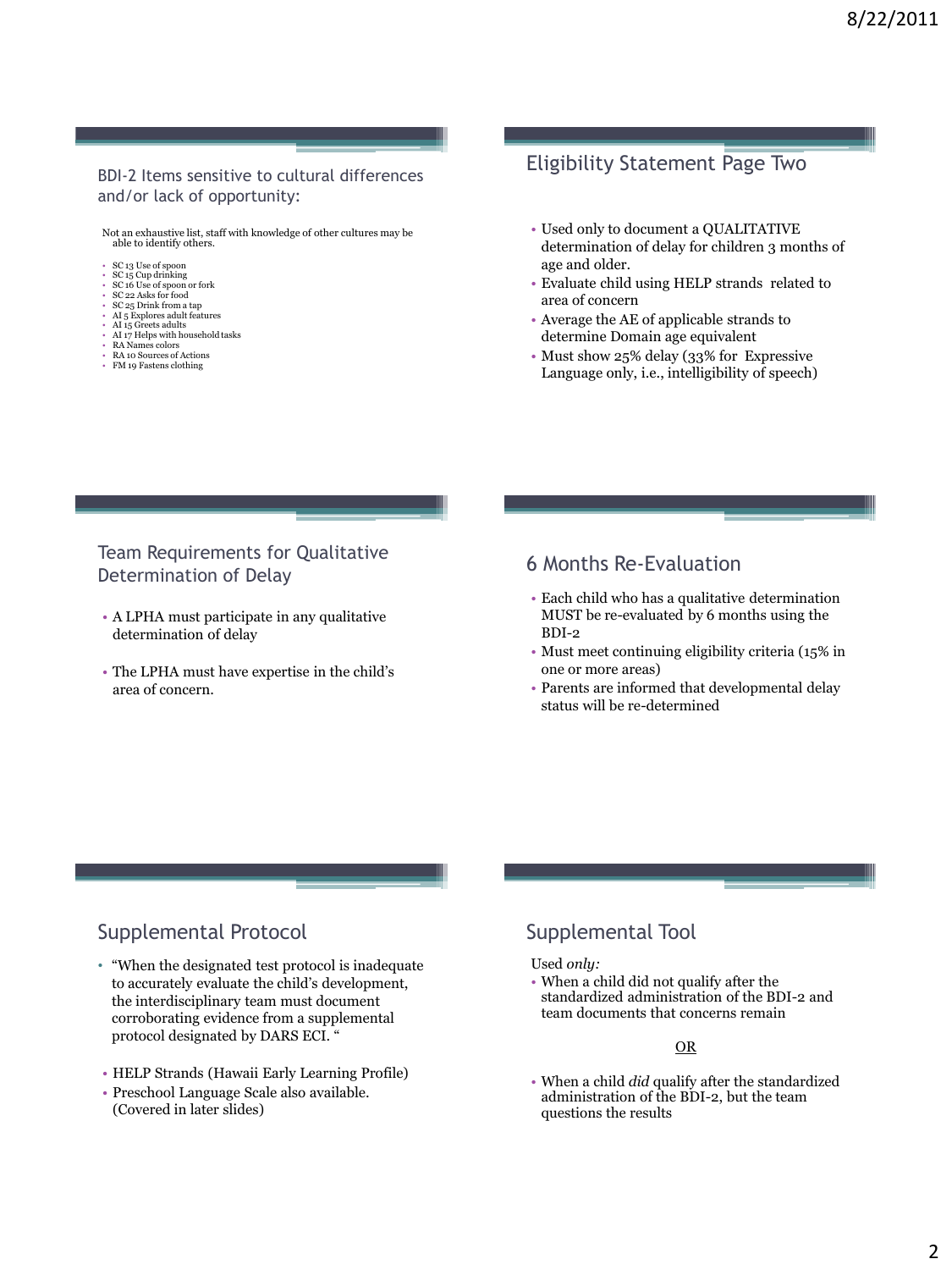# HELP Strands

- Must be used with Inside HELP Administration and Reference Manual
- Teams members must be familiar with the information in the Manual
- Scoring =  $+$  or  $A^*$  or  $\text{\textdegree}(count \text{ A}^*)$  as – when calculating Age Equivalent)

### Inside HELP

- Page i34
- HELP can be used to compliment standardized instruments to support "informed clinical opinion" requirements

# Inside HELP

- Every item has "credit notes"
- Some strands have general credit notes ▫ Example GM Strand 3-3; see pages 162-163 of
- Inside HELP

# Inside HELP

Information for every item includes a Definition, Examples for observation, and scoring (credit)

# Inside HELP

- Page i.15
- "The age ranges using in HELP are the age ranges at which a skill or behavior typically begins".
- Our instructions = use top of age range

# HELP Strands

- Strands available for Qualitative Determination of Delay are listed on Eligibility Statement Form
- Strands were carefully chosen by:
- Analysis of eligibility for children who have been tested with the BDI
- Discussions with therapists currently working in ECI
- Discussions with subject matter experts both inside and outside the ECI system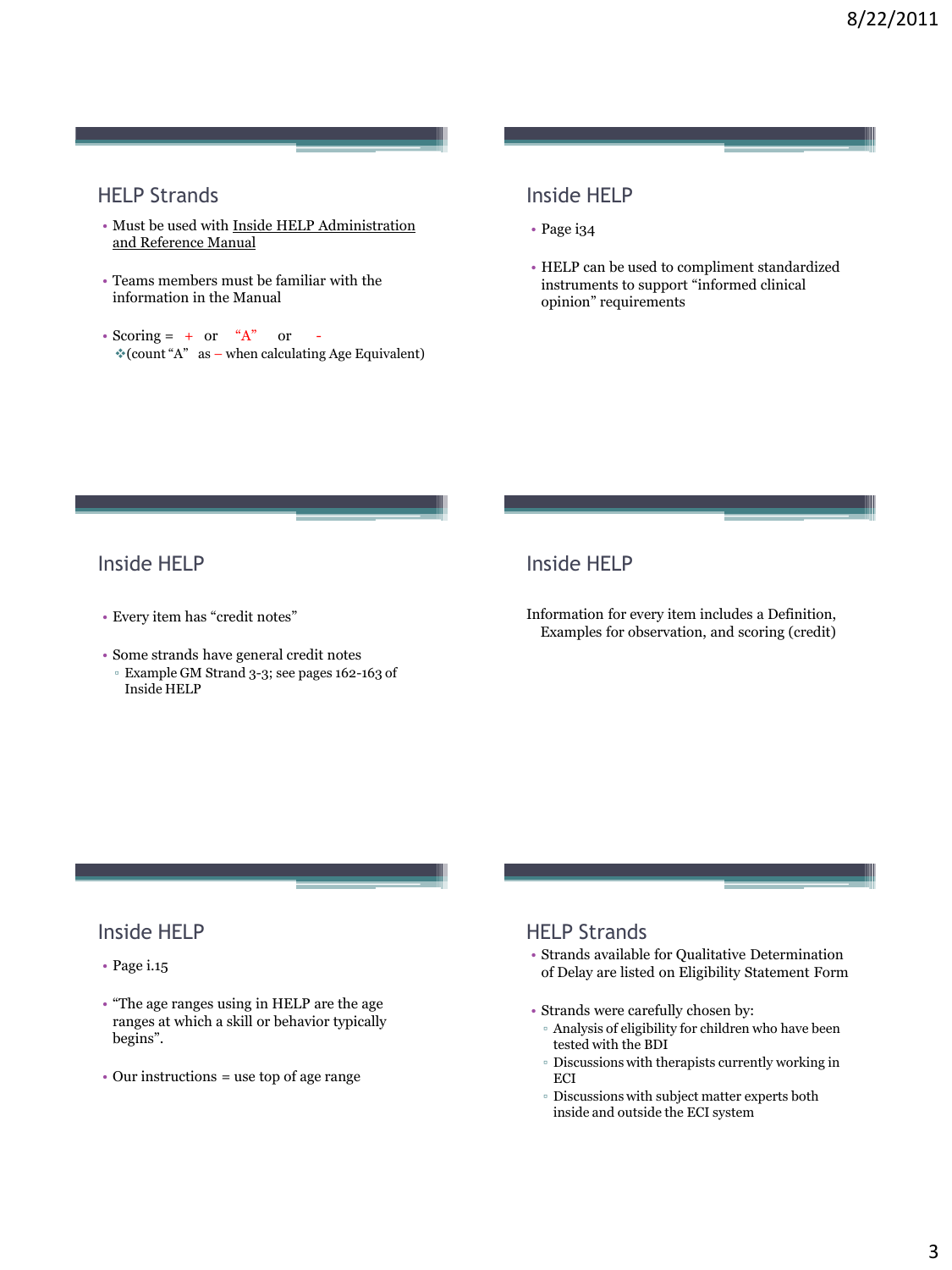• Note: Use of a supplemental tool for eligibility does not preclude use of another instrument for planning

# HELP Strands Administration

- Begin at or below the child's chronological age
- Administer all of the identified sub-strands for the area(s) of concern only
- If strand items were observed during the administration of the BDI2 there is no need to repeat administration
- Use the top of the age range for scoring each item and to determine an age equivalent (AE) for each of the sub-strands

## HELP Strands Months Delay

- For areas of concern that have only one substrand, the AE for the sub-strand is used to determine percent of delay
- AEs for strands are determined by averaging AEs across all of the administered sub-strands within the strand:
	- add all applicable sub-strand AEs and divide by the number of sub-strands
	- do not round up or down, ignore decimals

# HELP Strands Percent Delay

Percent Delay is determined for the strand of the area(s)of concern

- Months of Delay divided by age (chronological or adjusted)
- Do not round up or down, ignore decimals

Mark the box and enter the percent of delay on page one of the eligibility statement form for the eligible area of concern

# Personal Social

All sub-strands below must be administered and averaged for this area:

- SE: 5.1 Attention/Separation/Autonomy
- SE 5.3 Expression of Emotions
- SE 5.5 Social Interactions

## Gross Motor

All sub-strands below must be administered and averaged for this area:

GM 3.1 Prone GM 3.2 Supine GM 3.4 Weight Bearing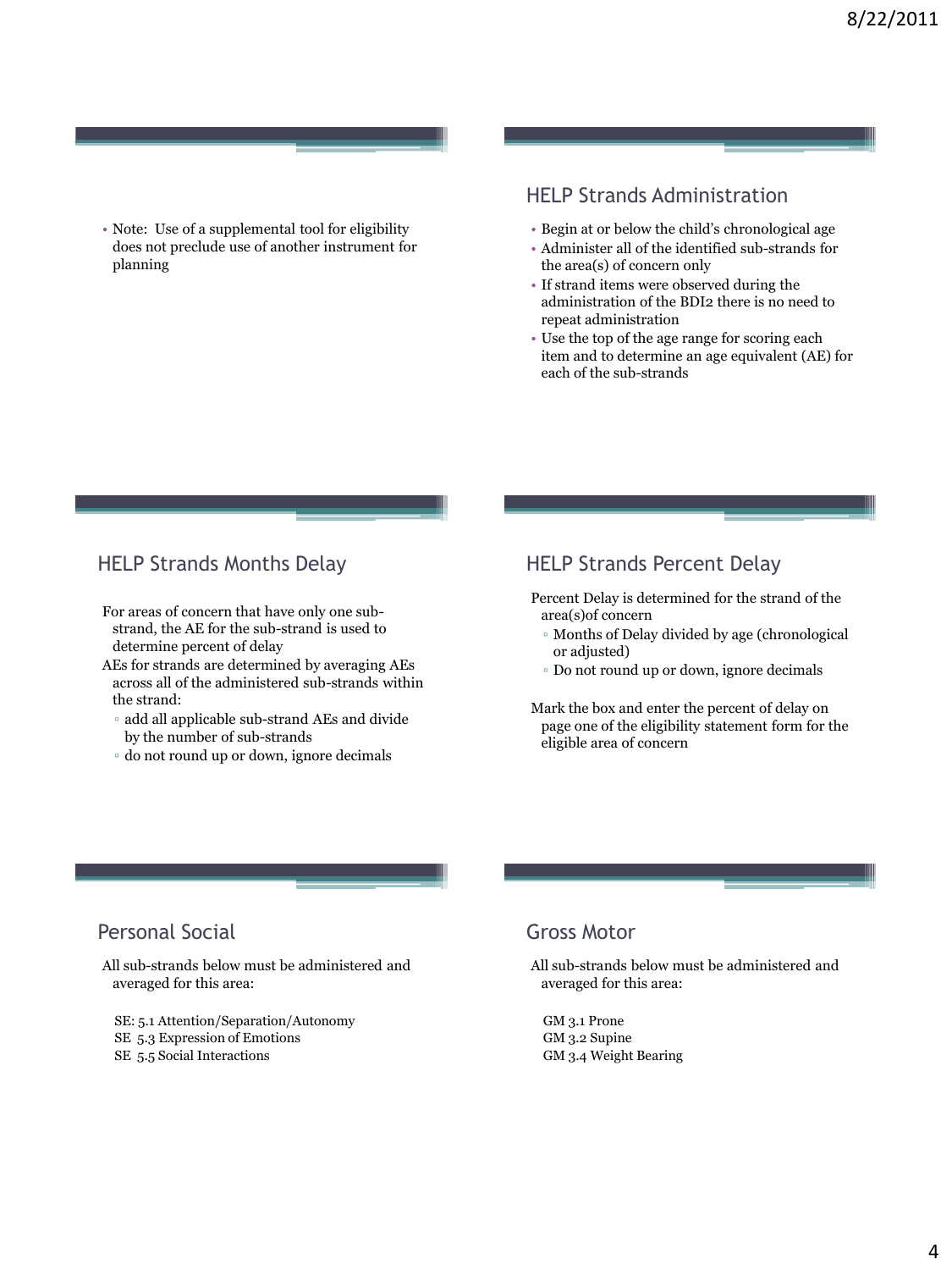# Fine Motor

All sub-strands below must be administered and averaged for this area:

FM 4.2 Grasp Prehension FM 4.3 Reach Approach FM 4.5 Bilateral Midline Skills

# WHY the HFI P for Motor?

- Expands the number of early motor items
- Allows more emphasis on determination of quality/variety of movements
- Takes into consideration motor dysfunction, posture, range of motion, tone when determining qualitative function.

#### Communication-Oral Motor/Feeding

- Only one sub-strand administered for this area— SH 6.1 Oral Motor Development
- •
- Must be assessed and determined by an OT or SLP on the team
- Allows for clinical opinion as determination of delay

# Communication – Intelligibility of Speech

- 33% delay applies
- One strand important to review and utilize Inside HELP:
	- General Assessment Procedures (p. 138)
	- Definition and Scoring criteria for each item

#### Communication – Intelligibility of Speech

• Recommended additional Resources:

- American Speech Language and Hearing Association pages on Speech Sound Disorders [http://www.asha.org/public/speech/disorders/Sp](http://www.asha.org/public/speech/disorders/SpeechSoundDisorders.htm) [eechSoundDisorders.htm](http://www.asha.org/public/speech/disorders/SpeechSoundDisorders.htm)
	- Link to "Talking Child's Speech Chart"
	- Link to "Typical Speech Development"

#### Communication (Dual Language Learner or Non-English Speaker)

• Need to ensure that these children do not qualify for services based on language differences only.